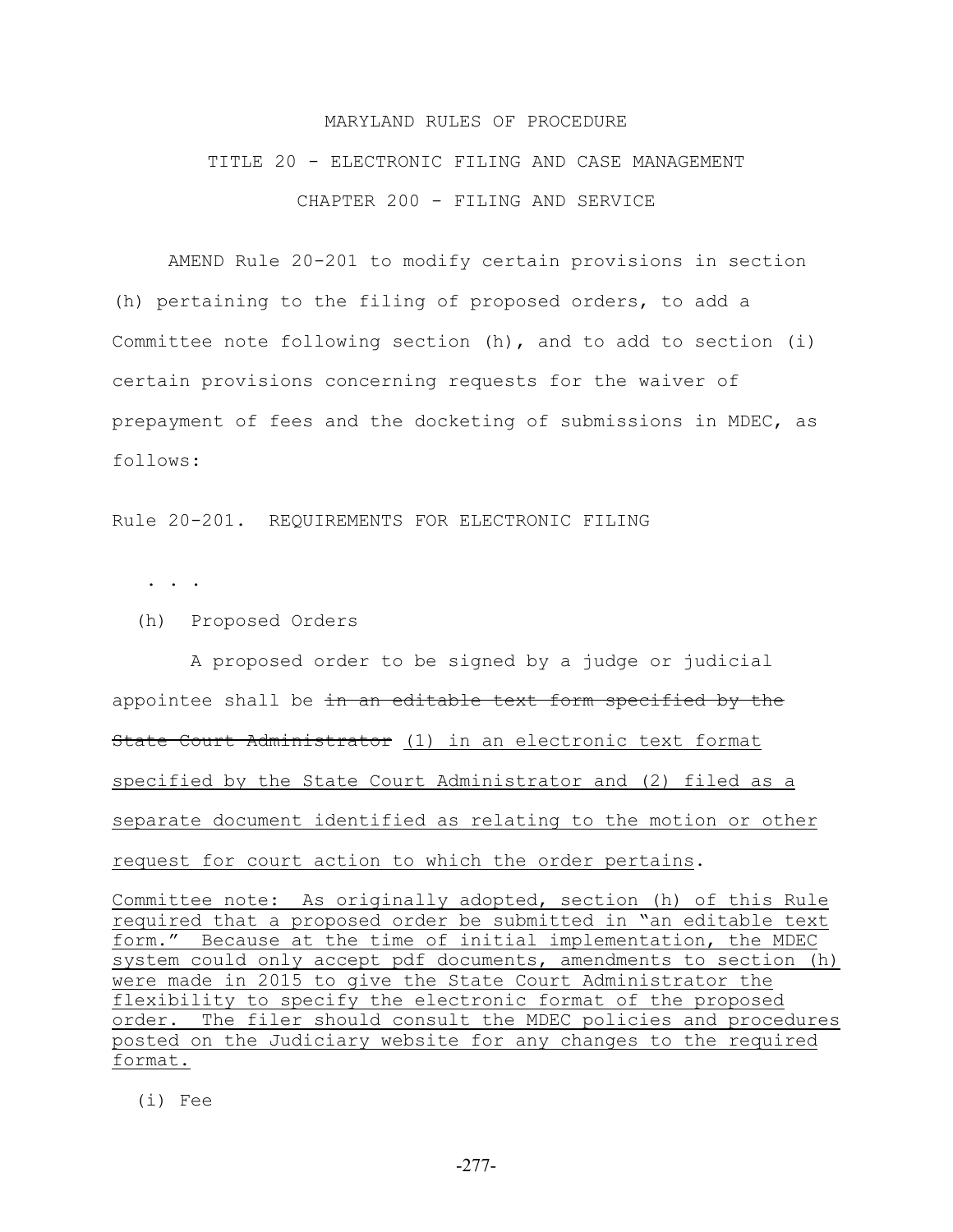(1) Generally

 A submission shall be accompanied, in a manner allowed by the published policies and procedures adopted by the State Court Administrator, by any fee required to be paid in connection with the filing.

(2) Waiver - Civil Action

 (A) A filer in a civil action who (i) desires to file electronically a submission that requires a prepaid fee, (ii) has not previously obtained and had docketed a waiver of prepayment of the fee, and (iii) seeks a waiver of such prepayment, shall file a request for a waiver pursuant to Rule 1-325 or Rule 1- 325.1, as applicable.

 (B) The request shall be accompanied by (i) the documents required by Rule 1-325 or Rule 1-325.1, as applicable, (ii) the submission for which a waiver of the prepaid fee is requested, and (iii) if applicable, a proposed order granting the request.

 (C) No fee shall be charged for the filing of the waiver request.

(D) The clerk shall docket the request for waiver but not the submission requiring a prepaid fee and shall transmit the request, with the accompanying documents, to a judge. If the clerk waives prepayment of the prepaid fee pursuant to Rule 1-325 (d) or the applicable provision of Rule 1-325.1, the clerk also shall docket the attached submission. If prepayment is not waived by the clerk, the clerk and the court shall proceed in accordance with Rule 1-325 (e) or Rule 1-325.1 (c), as

-278-